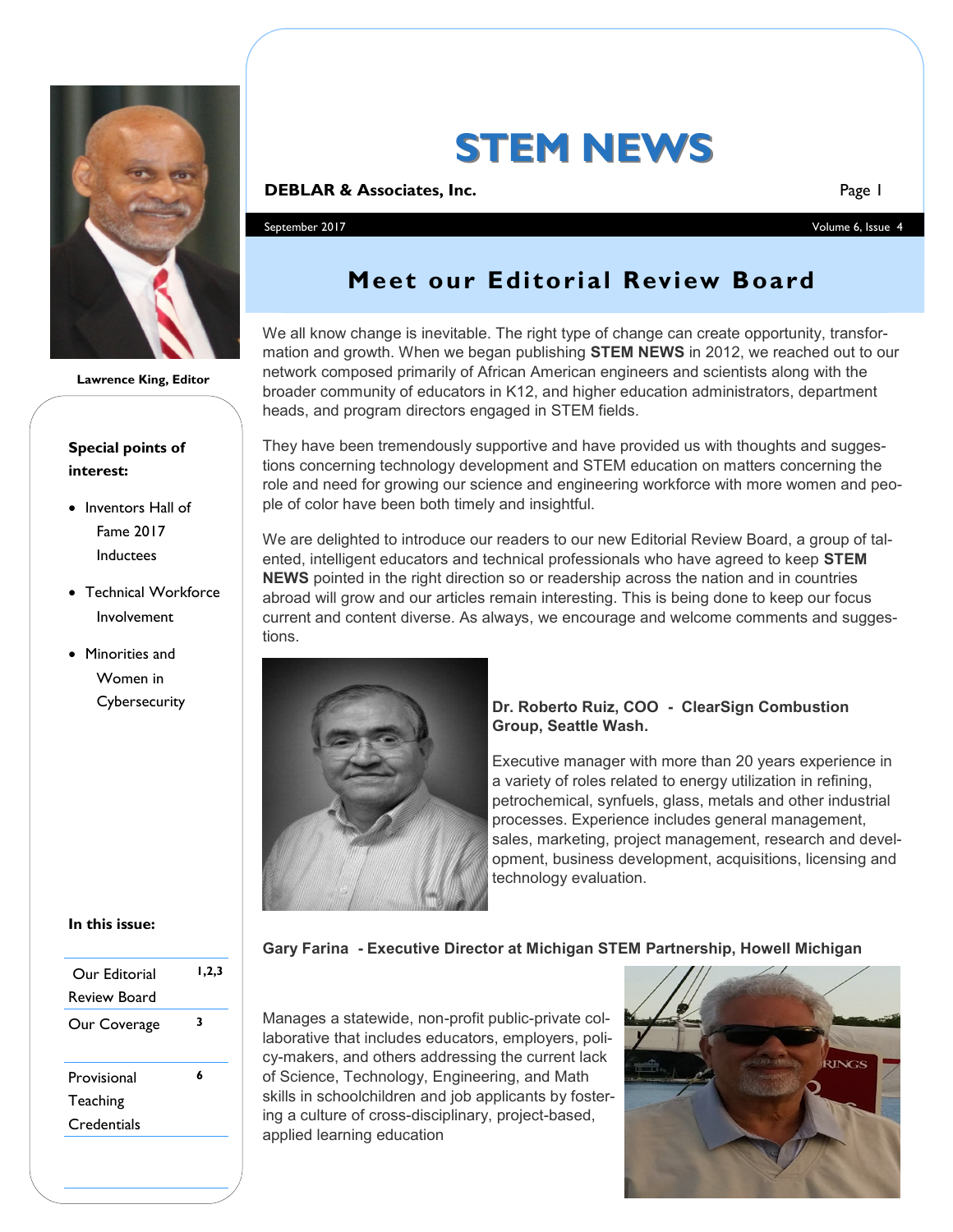#### **Editorial Review Board, continued**



### **Dr. Darryl Lee Baynes, CEO— Interactive Science Programs, Wheeling West Virginia**

Interactive Science Programs, Inc. an educational consortium teaches STEAM related disciplines to students and educators through hands on experiments and scientific presentations. The experiments and curriculums that ISP develops allow participants to connect to the next generation science standards and common core skills.

### **Sheryl Good—EPA Region 4 Environmental Scientist, Atlanta Georgia**

Sheryl Good is an Environmental Scientist at U.S. EPA, Region 4 in the Office of Environmental Justice and Sustainability. She has primary responsibility for managing the Environmental Justice Academy, which is a leadership development program for community-based leaders, and is the Coordinator for the Environmental Fundamentals Course, which is a basic course of the environmental laws and regulations, as well as environmental justice. She also has responsibility for identifying and organizing student (undergraduate and graduate) internships for the Office



#### **Brian K Saunders— Founder Hi5 Productions, Oakland California**



Agent Hi5 Productions is a professional digital marketing, web development, media production, and strategy consulting agency based in Oakland, CA. We offer a diverse range of services including online and video marketing, branding, lead generation, website design, and mobile app development.

Brian is also a past National Chairperson of the National Society of Black Engineers (NSBE).

#### **Dr. George Stickel— Stickel Learning Consultants, Kennesaw Georgia**

Stickel's experiences include educator preparation positions at the state governance level and within universities, leadership in state reform, university and school program and curriculum development, accreditation, STEM teacher and leader preparation, and science education, K-12 and higher education, cultural diversity, grants, and faculty recruitment and development.

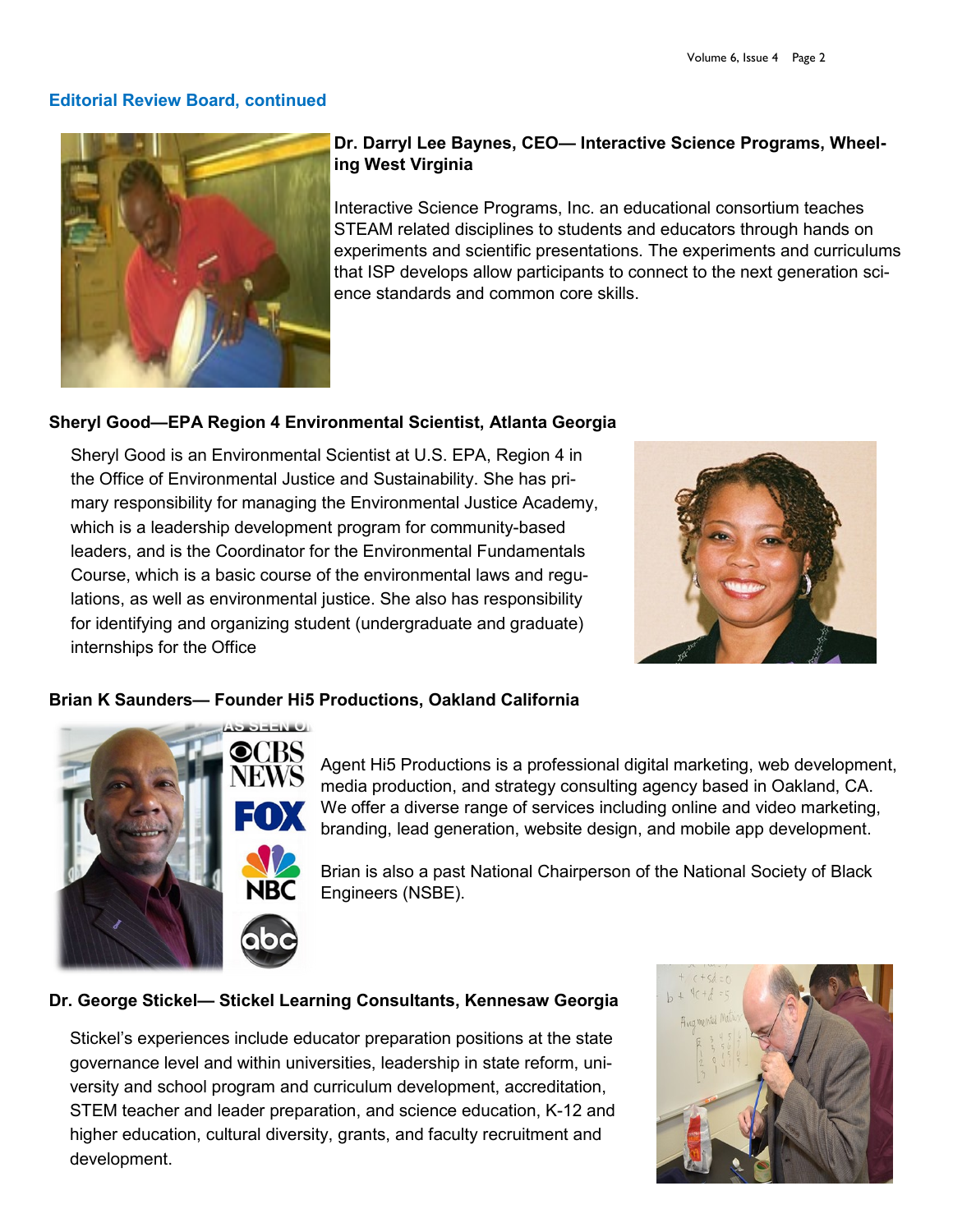#### **Editorial Review Board, continued**

#### **Dr. Zelda Gills— Physicist Lockheed Martin Aerospace, Marietta Georgia**



Dr. Gills' career at Lockheed began with engineering, prototyping and testing solutions for airborne communications, radar and defensive systems. She currently leverages expertise in systems engineering and avionics to conceptualize and mature solutions for mission system modification contracts.

Over the course of her career, she has led many multi-site/multidisciplinary technical teams in a variety of industries including optics/ photonics, telecommunications, electronics, and avionics.

**Technical Workforce Involvement**— Many of our readers are members of technical societies and organizations. Please drop us a note and let us know what group you are a member now or have been in the past. Also, let us know how you feel about the role of engineers and scientists on some of today's pressing issues. For example, the issues of climate change, public education and health, and injustice in economic opportunity give these issues high visibility in the consciousness and public discourse of social scientists, politicians, and the host of professional technical organizations.

### **Our Readership**

Our largest concentration of audience segments is from San Francisco Bay area, next largest segment is people from Greater Detroit and Atlanta areas, followed by Tampa/St. Petersburg in Florida, Dallas/Fort Worth, Chicago and greater Boston Areas amounting to an estimated readership 9,000 – 12,000 professional technologists and STEM educators.



There are an abundance of STEM learning strategies being created, pursued, and refined but there remains much yet to do to address the lack of gender equality in higher education and the K12 classroom and to break the historic 5% ceiling of African Americans in our science and engineering workforce.

America's rivals around the globe will not wait for us to catch up in the race to give birth to the next scientific advancement in research, the application of technology in manufacturing, and to make breakthroughs in medicine and environmental health. Solving the problems of our unique set of sociological barriers that determine just who can do science, can move the US into a more competitive position.

Let us know what you think about these issues, **STEM NEWS**, and how we communicate with our readers.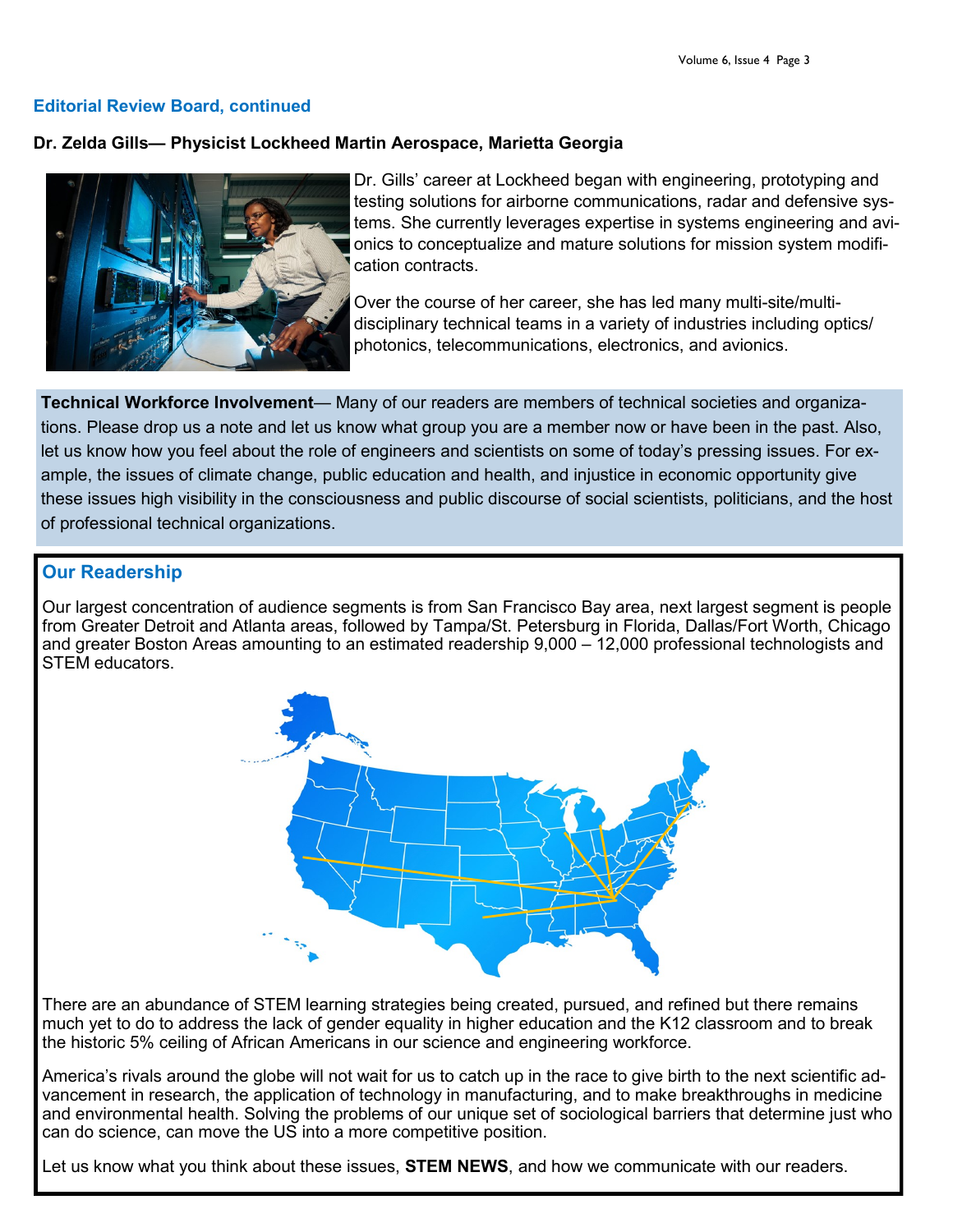# **45th Annual National Inventors Hall of Fame Inductees**

Each year the **National Inventors Hall of Fame**, in partnership with the United States Patent and Trademark Office, recognizes a class of Inductees — whose innovations and inventions have improved the world we live in

Fifteen of the nation's brightest minds were recently inducted into the National Inventors Hall of Fame, joining more than 500 great innovators. The 2017 class of inductees includes;

The 2017 inductees to the National Inventors Hall of Fame include: Iver Anderson – Lead-Free Solder; Donald Arney – Bambi Bucket for Aerial Firefighting; Carolyn Bertozzi – Bioorthogonal Chemistry; Eli Harari – Floating Gate EEPROM and System-Flash; Marshall Jones – Industrial Lasers; Frances Ligler – Portable Optical Biosensors; Dr. Tom Leighton and Daniel Lewin (Posthumous Inductee) – Content Delivery Network; Earle Dickson (Posthumous Inductee) – Band-Aid Adhesive Bandage; Harold "Bud" Froehlich (Posthumous Inductee) – Alvin Deep-Sea Submersible; Haren Gandhi (Posthumous Inductee) – Automotive Exhaust Catalysts; Howard Head (Posthumous Inductee) – Laminate Ski; Oversized Tennis Racket; Beatrice Hicks (Posthumous Inductee) – Device for Sensing Gas Density; Dr. Allene Rosalind Jeanes (Posthumous Inductee) – Dextran Production; Xanthan Gum; and Augustine Sackett (Posthumous Inductee) – Drywall

In addition to honoring creativity, NIHOF reaches and inspires over 125,000 youngsters annually in a range of STEM programs that fosters their imagination and innate creativity. Outreach to schools and communities especially those with high minority populations can connect thousands of others with the great minds of inventors and inspires this next generation of youthful inventors.

The National Inventors Hall of Fame accepts nominations from all sources and relies on a panel of experts in science, technology, engineering, and patents to screen, vet, and make final selections. The criterion for Induction into the Hall of Fame requires candidates to hold a United States patent that has contributed significantly to the nation's welfare and the advancement of science and useful arts.

More information in Inventors HOF at: http://www.invent.org/

## **Minorities and Women in Tech**

As we reported in **July 2017**, for all of its bravado about changing the world, the tech industry is very much a man's world. Seven out of 10 workers at major tech companies such as IBM, Google, and Facebook are men. Women comprise less than 20% of technical staff and the senior executive levels. The industry's senior executive level has a mere 2% of African American males. Silicone valley power dynamics usually fail minorities and women.

Compared to overall private industry, the high tech sector employed a larger share of whites (63.5 percent to 68.5 percent), and a smaller share of African Americans (14.4 percent to 7.4 percent), Hispanics (13.9 percent to 8 percent), and women (48 percent to 36 percent). Tech giants argue that there simply are not enough students of color, in particular black and Hispanic students, graduating with bachelor's or advanced degrees in computer science or related fields.

However, the educational pipeline is not the primary cause of the absence of people of color. The problem is likely the result of a failure to change structural and institutional dynamics and that the tech sector functioning is constrained to the bottom line and a limited time horizon.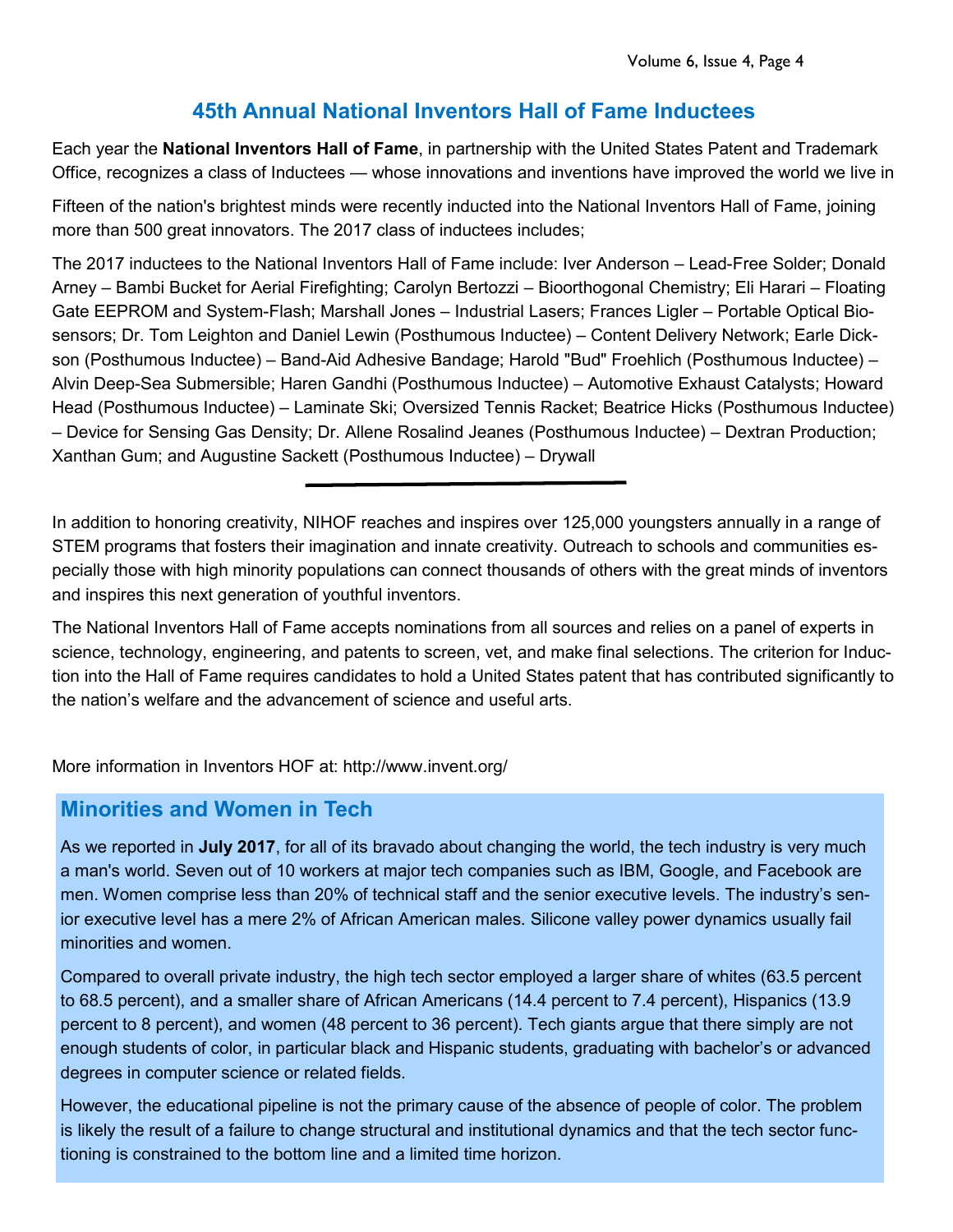# **Minorities and Women in Cybersecurity**

Women and minorities have long been undervalued in the workforce. The battle against discrimination and underrepresentation has plagued many Americans who have been forced to fight for equal pay and opportunity. Being a minority, especially as a woman, has proved to be particularly challenging within certain industries.

The fields of IT and cybersecurity are experiencing a shortage of trained professionals, as well as a lack of diversity. The 2015 population survey conducted by the United States Department of Labor revealed that only 19.7 percent of information security analyst jobs are held by women and, combined, Black/African-Americans, Asian-Americans and Hispanic/Latinos make up less than 12 percent of these positions. Even for women and minorities who work in IT-related roles, most are not being paid fairly.



Notable among African Americans addressing this issue is **Debora Plunkett.**

She was the first African-American woman to work for the National Security Agency (NSA) as the information assurance director. The extensive list of achievements and accomplishments that make up her more than 30-year career, which were highlighted by ICMCP, include working as the White House National Security Council Director to develop the national cybersecurity policies during both the Bill Clinton and George W. Bush administrations, being named a Distin-

guished Executive by President Barack Obama and receiving the National Intelligence's Diversity Outstanding Leadership Award..

Plunkett is not alone. The International Consortium of Minority Cybersecurity Professionals ( https://icmcp.org/) is addressing the lack of diversity in the cybersecurity field and attribute the overarching issue of young people living in poorer communities, comprised mainly of minorities, having limited access to education, resources and mentors. This group of minority cyber professionals have the mission to help increase awareness and improve the diversity issue.

# **Merlin Theodore, new Director of Oak Ridge Carbon Fiber Technology Facility**

The CFTF is supported by the U.S. Department of Energy's Office of Energy Efficiency and Renewable Energy's Advanced Manufacturing Office, or AMO, and Vehicle Technologies Office, or VTO. AMO supports applied research, development, and demonstration of new materials and processes for energy efficiency in manufacturing, as well as platform technologies for the manufacturing of clean energy products. VTO supports research and development of a broad range of lightweight materials technologies to reduce vehicle weight and improve fuel economy.

Before joining the Carbon Fiber Technology Facility and SGL Automotive Carbon Fiber, Theodore worked for Bayer Pharmaceuticals, Georgia Tech, and Universal Technology Corporation, or UTC, at Wright-Patterson Air Force Base as a research scientist and laboratory manager.



She began her studies at a North Carolina junior college on a softball scholarship. She earned her B.S. in chemical engineering, M.S. in mechanical engineering, and her Ph.D. in materials science and engineering at Tuskegee."